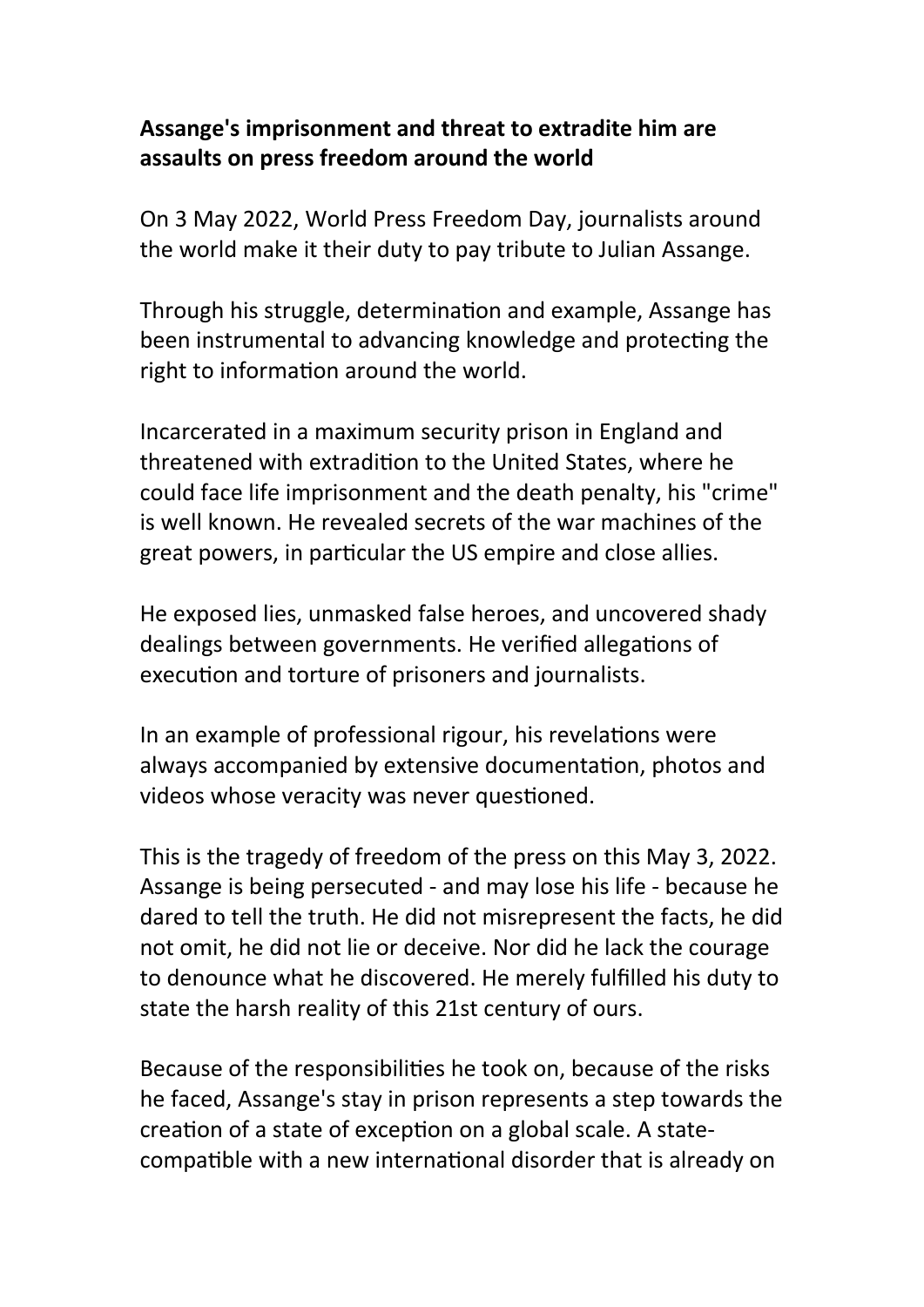the horizon, threatening the freedom of men and women and the self-determination of peoples.

In the name of his right to freedom - and for the preservation of conquests that concern all of humanity - there is only one right measure to take: Free Julian Assange now.

Brazilian Association of Journalism Education - ABEJ Brazilian Press Association - ABI Brazilian Association of Digital Media - ABMD Brazilian Association of Journalism Researchers - SBPJOR Association of Journalism Professionals - APJor Centro Acadêmico Benedito Paixão - Journalism - PUC-SP Centro Acadêmico Vladimir Herzog - Journalism - Cásper Líbero National Federation of Journalists - FENAJ Vladimir Herzog Institute - IVH Brazilian Network of Environmental Journalism - RBJA Network of Journalists for Diversity in Communication – Black Journalists (Rede de Jornalistas pela Diversidade na Comunicação - Jornalistas Pretos) Union of Professional Journalists of Minas Gerais - SJMG Union of Professional Journalist of Noth Paraná - Sindijor – Paraná Union of Professional Day Laborers in the State of São Paulo - SJSP Union of Professional Journalists of Rio de Janeiro - SJPERJ Union of Professional Journalists of Bahia - SinjorBA ...

Media:

Jornalistas Livres Inteligência Brasil Imprensa – IBI Jornal 360